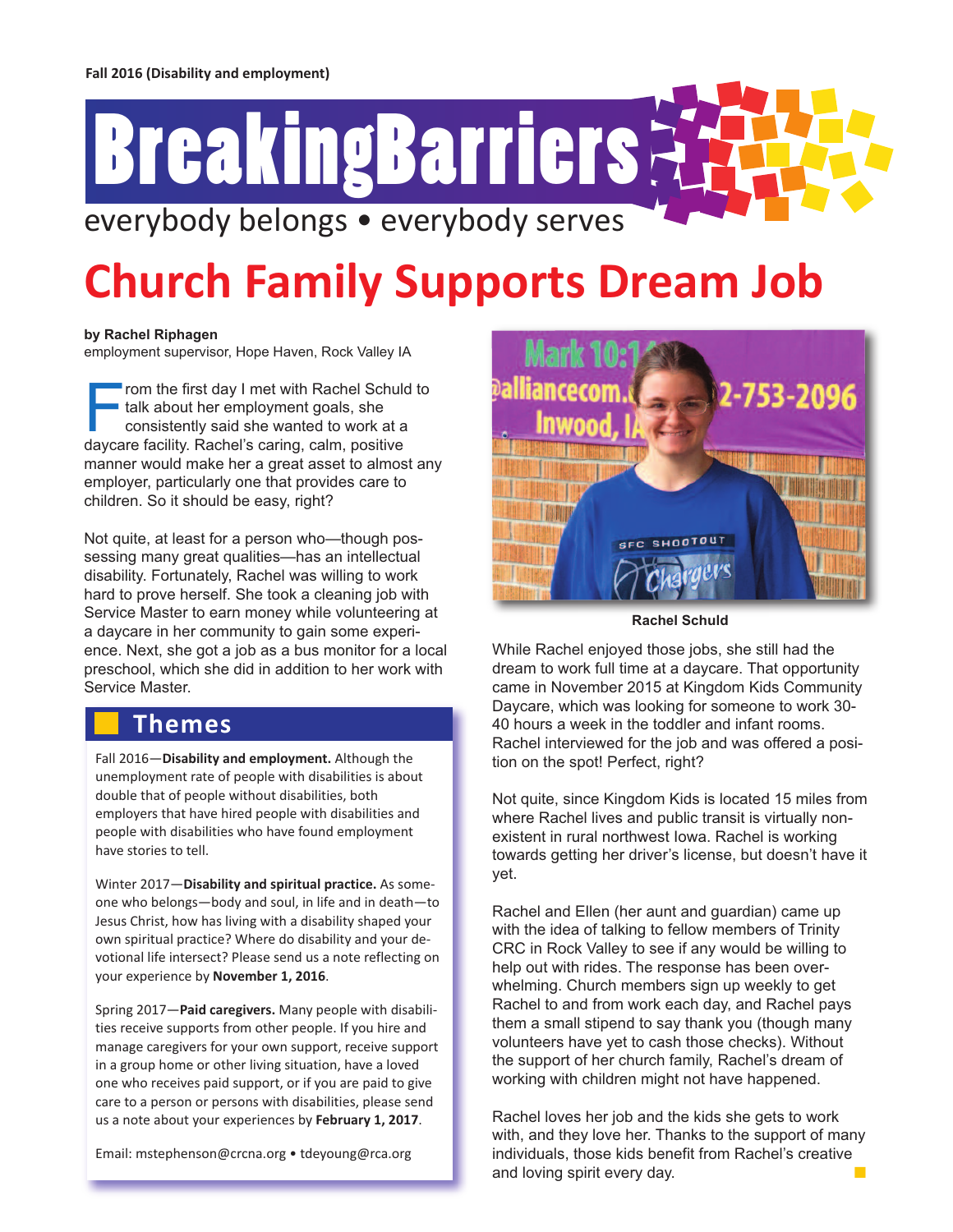### **Stephanie an MVP in Proving Herself**

**by Sandy Uthoff** Rockford (MI) Reformed Church

**Our daughter Stephanie is 33 years old and<br>has lived with disabilities since she was be<br>prematurely at 27 weeks gestation. She is<br>learning disabled, has mild balance issues due to** has lived with disabilities since she was born prematurely at 27 weeks gestation. She is learning disabled, has mild balance issues due to cerebral palsy, and lives at home. She is engaging and has many friends.

After high school she was enrolled in a few community-based programs that placed learning-disabled adults into businesses to get work experience. Stephanie was placed in a health fitness club, where her job involved doing laundry, vacuuming, and folding towels. Her hours were short, usually in the morning. When this school-based program was completed, she became employed with the fitness club—in part because they appreciated her work ethic and desire to please. We were excited that she had a job that she looked forward to, gave her something to do, and was a source of pride.

When the club was purchased by another health fitness organization a couple years later, we thought she would continue in her role there—until we learned that all employees had to reapply for their jobs. This was the first time Stephanie would have to sell herself in a job interview, and we were all nervous. Many club members were cheering her on.

The interview went very well. She answered the questions asked and felt good about how it went. Though her parents were not as confident as Stephanie, she was rehired and did it all by herself.

Her job today with MVP Athletic Club is to pick up



**Stephanie Uthoff**

towels, run the washers and dryers, pick up the lockerrooms, clean lockers, and help wherever needed. She works four-hour shifts three days a week, and it's perfect for her. We bring her to work and a Hope Network bus brings her home.

Employment has given Stephanie so much self worth, and she has made many friends through the club. Employees respect her as part of the team, and she is dedicated to her job and coworkers. We are blessed to have a fitness club in our community that sees the value in each individual, gives them a chance to be employed, and in turn allows them to give back to the community.

### **Work Blends Heart and Hand**

**by Gerry Koning** Trinity CRC, Grandville MI

Our daughter Leslie does not qualify for any<br>type of sheltered workshop employment<br>programs due to the severity of her disabil<br>However this does not mean that she cannot have type of sheltered workshop employment programs due to the severity of her disability. However, this does not mean that she cannot have a meaningful job or even a business. With this in mind we have started a limited liability company for Leslie called Heart in Hand Birdseed, LLC. Leslie produces birdseed blends and sells them.

Part of Leslie's therapy program includes hand-overhand therapy. This means that when Leslie's caregivers brush her hair, they put their hand over Leslie's hand and together brush her hair. This is the same for washing her face and brushing her teeth. So we thought that we could use this concept to help Leslie mix special birdseed blends. We buy the

various ingredients in bulk and then place them in shallow boxes around her wheelchair. Then, hand over hand, she scoops just the right amount of each ingredient. Hand over hand, she mixes the ingredients into her special birdseed blend. Hand over hand, she pours the birdseed into plastic bags and staples a label on the top of each one. At present she is selling these bags of birdseed at a farmer's market near her home.

This is a slow process, but we are not working for volume or big paychecks. We do this so that Leslie, who loves to watch birds, can find joy in doing something productive and somewhat profitable. It provides good therapy for her; it allows her to use her God-given gifts and to provide something for herself; and, we believe, it gives her a sense of accomplishment. These are all things that everybody in this world should be able to attain.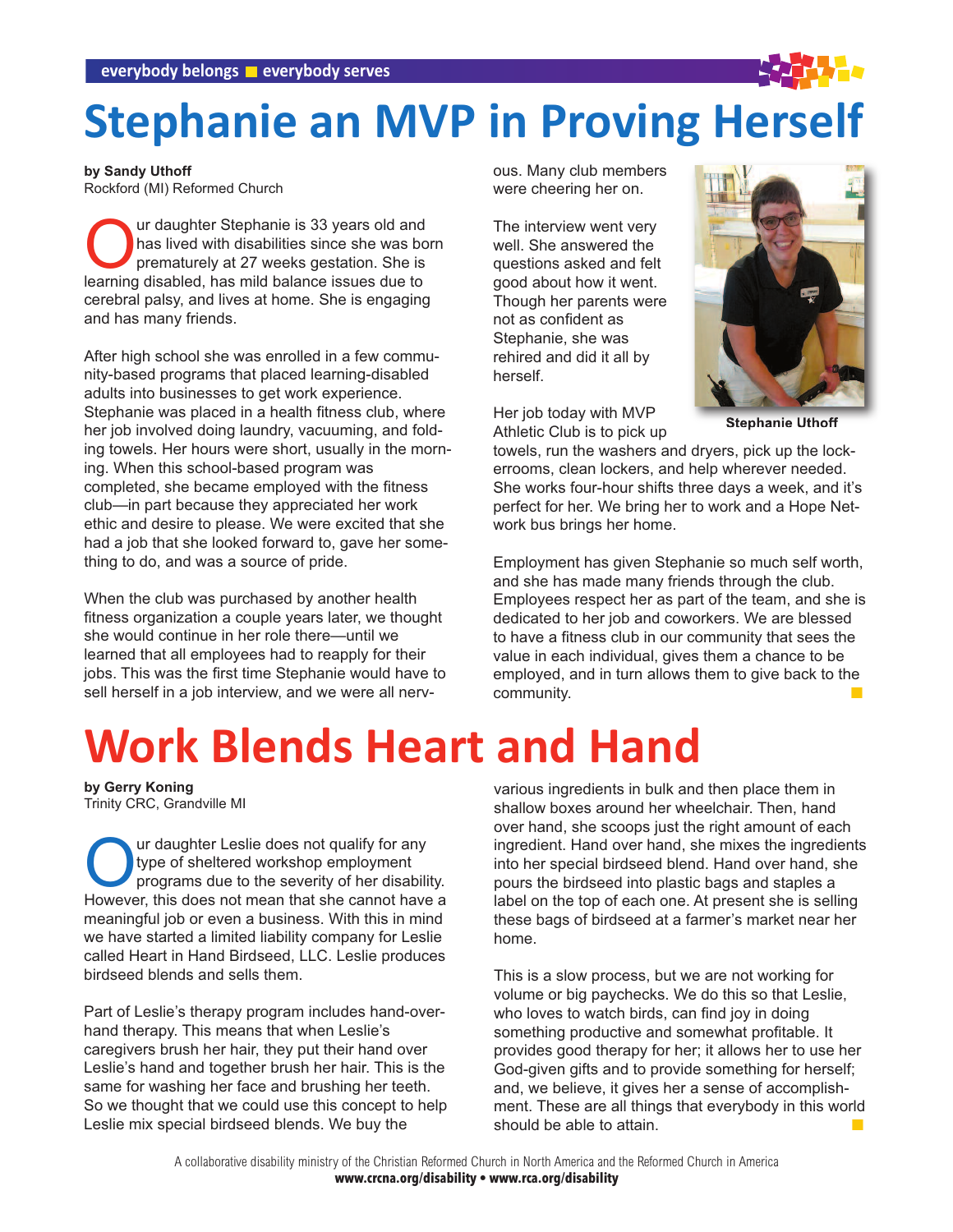### **Serving Students with Empathy**

**by Pete Gordon**

LaGrave CRC, Grand Rapids MI

am a person with disabilitien<br>hearing loss, learning disa<br>disorder. I speech read an<br>these are only supplemental. am a person with disabilities. I have severe hearing loss, learning disabilities, and processing disorder. I speech read and have hearing aids, but

Throughout much of my academic life, from elementary school to seminary, I've been in special education classes, remedial classes, and on academic probation.

I was admitted to college on probation. I was required to take academic support classes (no credit), but was charged tuition for them just the same. I was already behind in my freshman year. I graduated a year after the rest of my class.

I needed to find work, normally hard

for anyone, despite disabilities. The first job I found after college was part-time janitor and stock boy in a clothing store. My hours were constantly reduced.

I went to seminary, under restrictions and on probation. I received a two-year degree in four years. While working in churches as part of my education, I was sometimes told by well-meaning pastors that the ministry was "no place for a deaf person." After seminary I worked a series of restaurant jobs ranging from dishwasher, to busboy, to short-order cook. Although there is nothing wrong with any of these jobs, my employment experiences were peppered with managers not understanding my disabilities and responding by reducing my hours, altering my job

description in an attempt to help me, or even encouraging me to quit.

In 1993, I began work in group homes and sheltered workshops for people with disabilities. That work lasted for eighteen years until I was "downsized"—my employer citing my disabilities as a major consideration in my termination.

Through prayer and good advice, I went on to do a second stint in seminary and, eventually, to become

**Pete Gordon with students**

a commissioned pastor. Now I work as a campus pastor to students with disabilities facing many of the same challenges I did and still face. Jabez Ministries@GRCC (1 Chronicles 4:9-10) focuses on discipling students with disabilities as they realize goals in higher education.

### **Employment Partnership a Win-Win**

**by Becky Oudshoorn**

Evergreen Ministries (CRC), Hudsonville MI

**Preferred Employment and Living Supports (PELS) and Walters Gardens Inc. (WG) be working together to create jobs for adults in disabilities. The two businesses both passionate** (PELS) and Walters Gardens Inc. (WG) began working together to create jobs for adults with disabilities. The two businesses, both passionate about supporting the local community and offering inclusion, worked to place seven people at Walters in plant processing and custodial positions. "This entire project and partnership has been very uplifting for all involved," said PELS president Deb Tober.

PELS staff provided the screening of applicants and on-the-job tryouts. WG and PELS worked together to make necessary accommodations including on-site job coaches to eliminate specific barriers for workers. Fulltime employment has been a barrier for many adults with disabilities, but WG was willing to offer part-time schedules for these employees.

WG greenhouse processing manager Cherry Medrano said she selects work assignments for the group that will allow for the greatest success. Although it took some time for her staff to become comfortable with the workers hired in from PELS. Medrano now sees employees working side by side, sharing in celebrations and break times together.

"Self-confidence is by far one of the things I have seen increase in our clients," job coach Dave Saylor said. "They have a sense of purpose. They rise to the challenge every time."

As human resource director at Walters Gardens, I have been pleased with the process of working with PELS and having the support of PELS staff. The work ethic of PELS workers is outstanding.